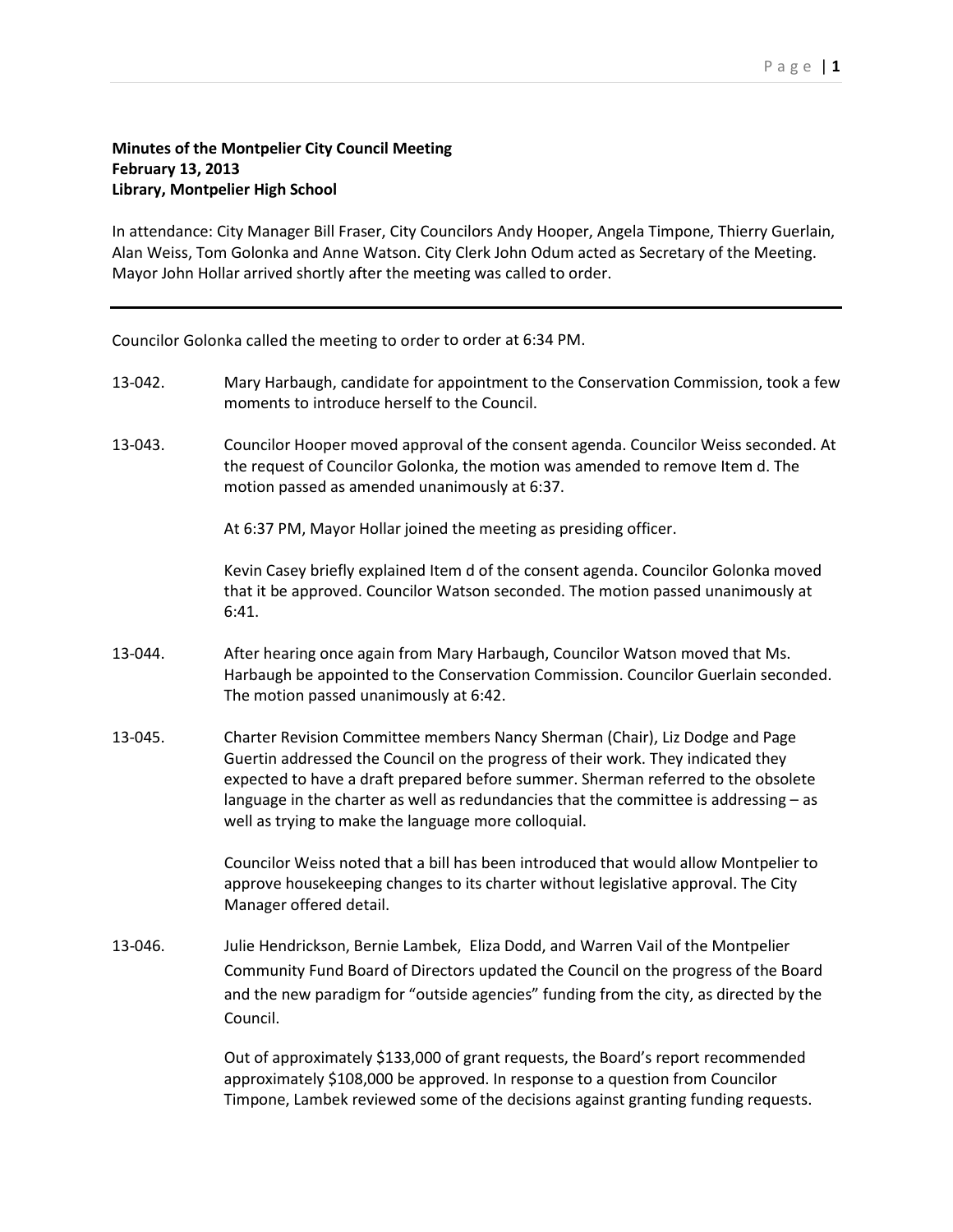Councilor Watson asked why the group came in \$10,000 under budget. Lambek indicated it was incidental.

Councilor Guerlain asked about the financial arrangements with Lost Nation Theater. The City Manager gave an overview.

Councilor Timpone returned to the question of why the Council chose to give \$10,000 under their budget.

Councilor Hooper asked about the grant to the Capital City Band, which Lambek indicated was not traditionally granted from the arts fund.

In response to a question from Councilor Guerlain, Mr. Lambek noted additional monies beyond the purview of the Board being given to Lost Nation. City Manager Fraser enumerated other general fees and costs that go to outside organizations (such as dues to the VLCT) also not under the board's purview.

Councilor Weiss commended the Board.

Councilor Golonka moved approval of the Board's recommendations. Councilor Hooper seconded. The Mayor commended the Board for its work. Councilor Weiss asked if the motion is approved, if it constituted entering into a contract with the grantees. Councilor Golonka noted they were part of the budget contingent on the Annual Meeting vote.

Councilor Watson asked about the relationship with Montpelier Alive. Fraser indicated they do get separate funding (\$20,000). Weiss noted the room and facilities they get in City Hall as well.

The motion passed unanimously at 7:07 PM.

13-047. Councilor Timpone noted that representatives from Vermont State Employees Association (VSEA) were on hand to address the Council, highlighting a 600 signature request from rank and file regarding parking. Kristin Warner and Sheila Manchester Conniff spoke about the struggles of state employees to park – especially in light of the additional burdens arising from state employees previously based in Waterbury prior to Tropical Storm Irene. Warner cited a report indicating a net deficiency of 290 spaces for state employees, and reviewed the recent history of the union's efforts towards a parking garage. A Town Hall meeting on Tuesday March 12 from 12-1 (location undetermined) to discuss the problem was announced, and the Council was invited. Warner indicated that VSEA would also like to stay involved as the Council deliberates on the issue.

> Councilor Guerlain asked for (and received) clarification in the use of the word "equitable" in the presenters' language.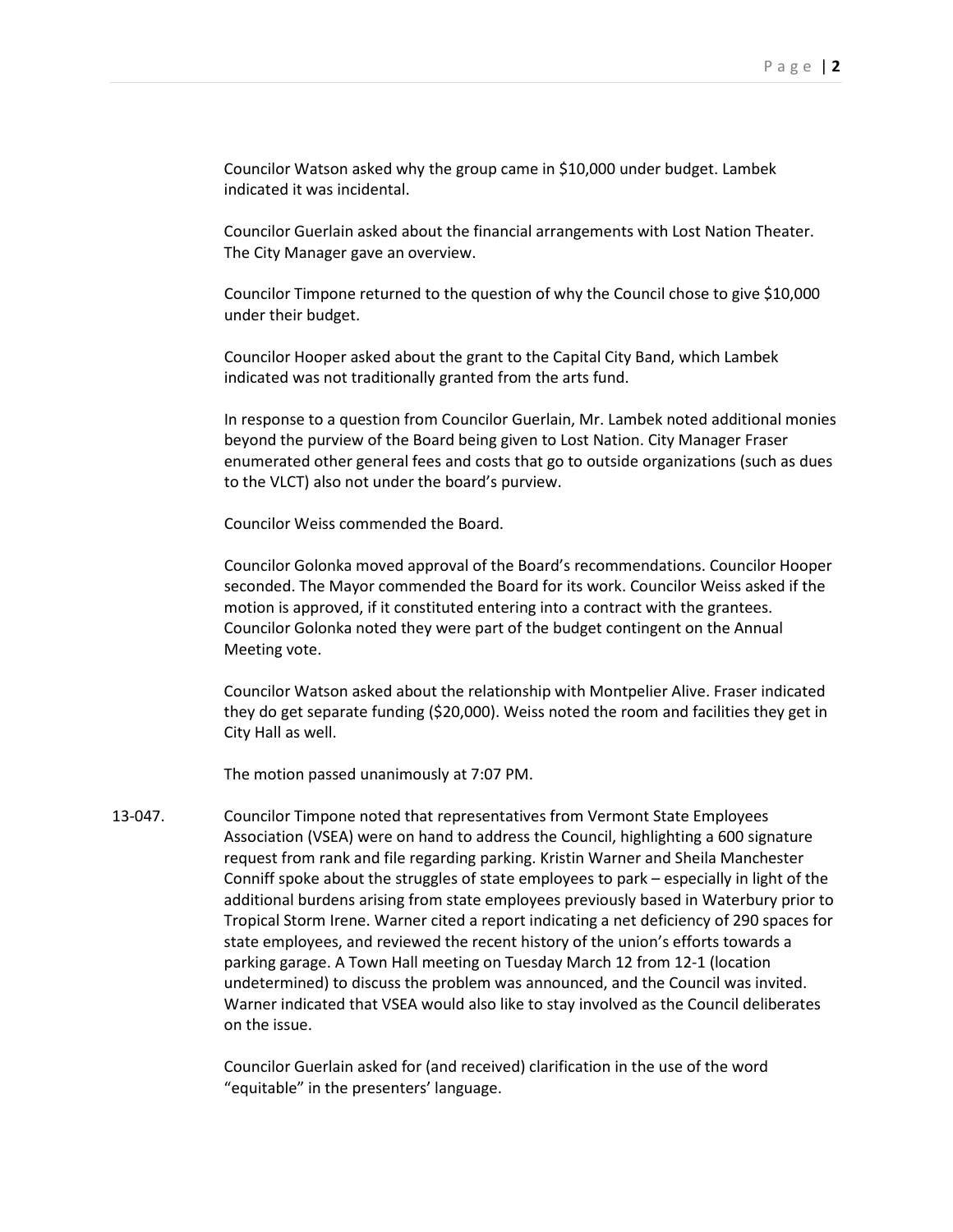Councilor Golonka asked about the union's thoughts on locating a parking garage. Warner indicated the discussions were not to that point yet.

Police Chief Facos asked for the impact and implications of parking growth at National Life. Warner indicated that the changes – as well as the influx of additional ANR employees sited there – were accounted for in the union's requests.

Councilor Guerlain questioned to what extent a state employees parking garage would and could be shared.

Councilor Watson related that she has heard quite a bit about parking problems for renters. She also recommended the union bear in mind the circulator bus route when considering solutions.

Chief Facos gave a brief presentation on administrative changes to parking fees and enforcement. He also paid particular attention to parking challenges at Union Elementary. Councilors Timpone and Weiss disagreed somewhat on that nature of the challenges at Union.

Councilor Guerlain spoke positively about the potential of a parking garage next to the pavilion, as well as putting a garage on the Union elementary playground and relocating the playground to the top of the parking structure.

Mayor Hollar noted that the problem with building such a parking structure is the cost, which he felt would be prohibitive.

Councilor Watson wanted to be sure that public transportation and alternatives be a part of the mix. Councilor Guerlain felt strongly that promoting carpooling and public transportation was ineffective. Conniff suggested that people could be further incentivized.

Richard Sheir testified to the continued concerns among downtown business owners about parking. He contextualized the need against the proposed business improvement district; specifically, if the program is successful, the parking crunch will increase. He suggested there are solutions short of a parking garage which could improve the situation, such as signage directing drivers to often-unfilled spaces behind Capitol Plaza. He was very supportive of a parking committee.

City Manager Fraser suggested, based on observations of other communities, that a standing parking committee with representation from different "stakeholder groups," be created, rather than an ad hoc committee tasked with a specific project. Chief Facos indicated his enthusiasm for such a committee as well.

Councilor Weiss suggested a 5-7 member core "executive committee" with an advisory committee attached. The Mayor and Councilor Timpone was concerned that would be unwieldy.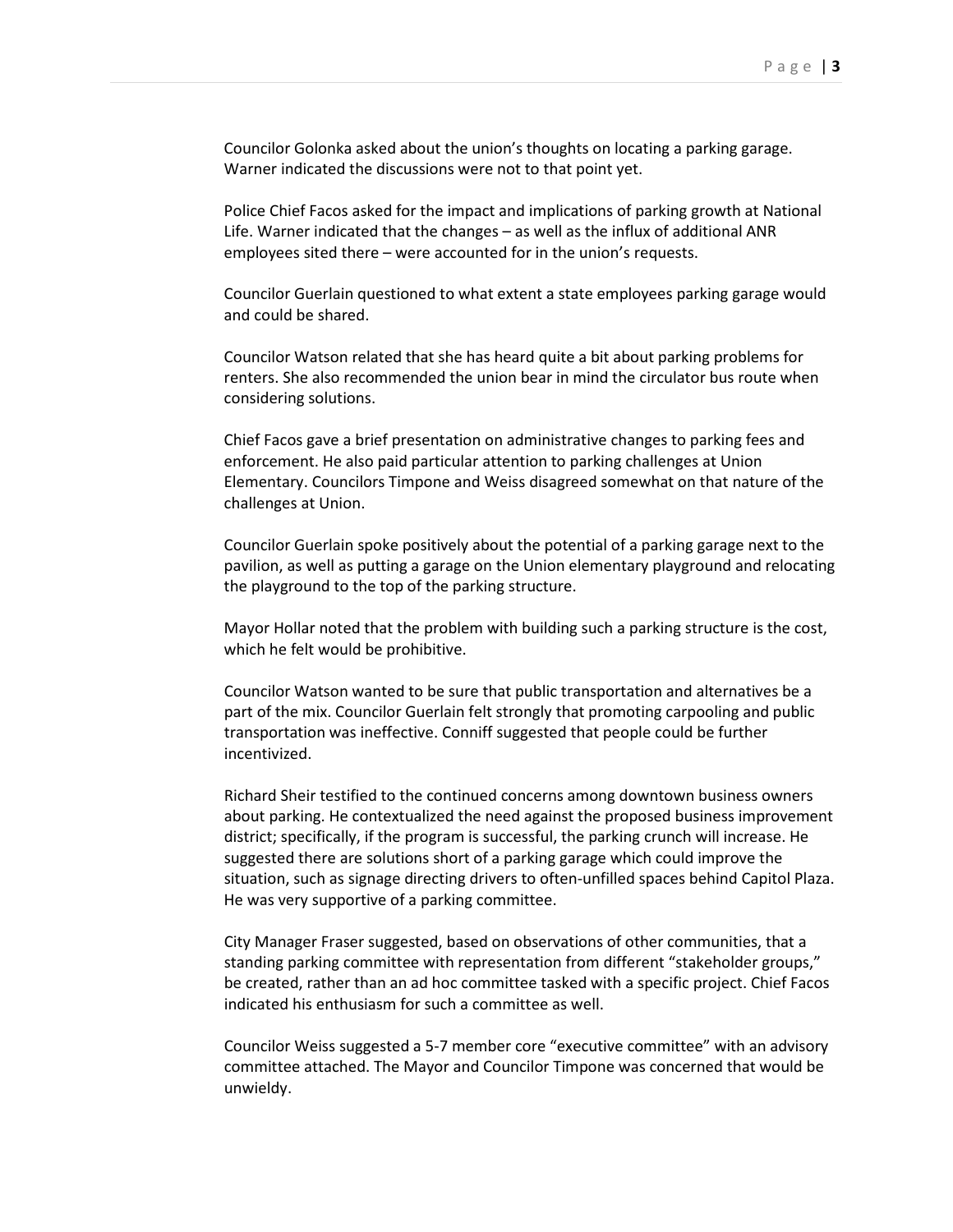A discussion of identifying groups of interest for committee representation interest groups began. Councilor Golonka suggested that was getting ahead of the process.

Councilor Weiss asked that the previous parking committee be invited to the next meeting to advise the Council before making a committee.

Councilor Timpone moved that the Council create a standing parking committee comprised of representation from VSEA, BGS, Montpelier business, Union school, two at large members (possibly from Terrace street and Loomis street), and a city council member – and instruct the City Manager to draft a charge to the committee. Councilor Guerlain seconded.

Councilor Watson moved that the motion be amended to provide for up to three atlarge members. The motion to amend died for lack of a second.

The motion passed 5-1 at 8:05 PM, with Councilor Weiss voting nay.

13-048. Councilor Guerlain asked about a bear sculpture which his house was flyered on. He asked how some of these larger art projects are approved. Mayor Hollar indicated it was the Parks Commission. Nat Frothingham provided details. City Manager Fraser indicated that the bicycle sculptures were approved by the Council. Councilor Guerlain wondered whether the Council should consider removing some of the art projects, such as the bike sculptures, that are showing signs of age. With the Council's blessing, Councilor Guerlain will consult with the City Manager on the issue.

> Councilor Guerlain wanted to encourage phoned in, and texted/emailed questions, and that names and addresses should be included. Councilor Guerlain also promoted next Tuesday's public forum on the budget. He further asked for a comprehensive update on District Heat for the next meeting.

Guerlain noted the exchange of letters on Berlin's water system appearing in the newspaper – particularly praising Fraser's letter. Guerlain indicated he may put the possible sale of the land around Berlin Pond on the next agenda.

Councilor Weiss indicated he was very disappointed in the letter the City Manager put in the paper, feeling it was inappropriate.

Councilor Golonka appreciated Fraser's letter, but objected to inaccuracies in the letter from Mr. Willard of Berlin.

Councilor Watson reported that the Energy Advisory Committee has openings, and that interested individuals will attend the next meeting. She further reported that there was to be an Energy Fair March  $4<sup>th</sup>$  at National Life.

Councilor Timpone spoke appreciatively of City Manger Fraser's letter.